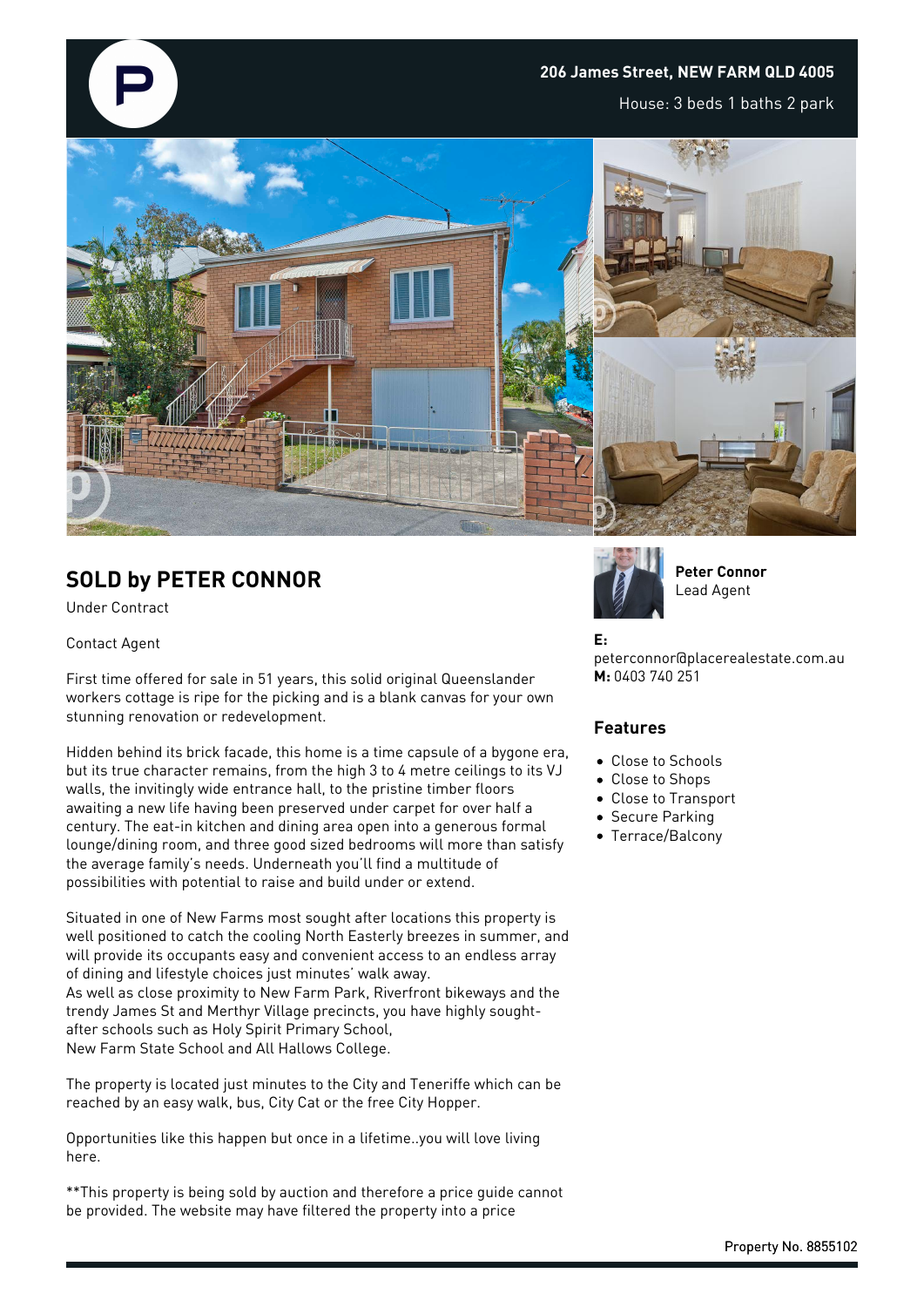

House: 3 beds 1 baths 2 park

bracket for website functionality purposes\*\*